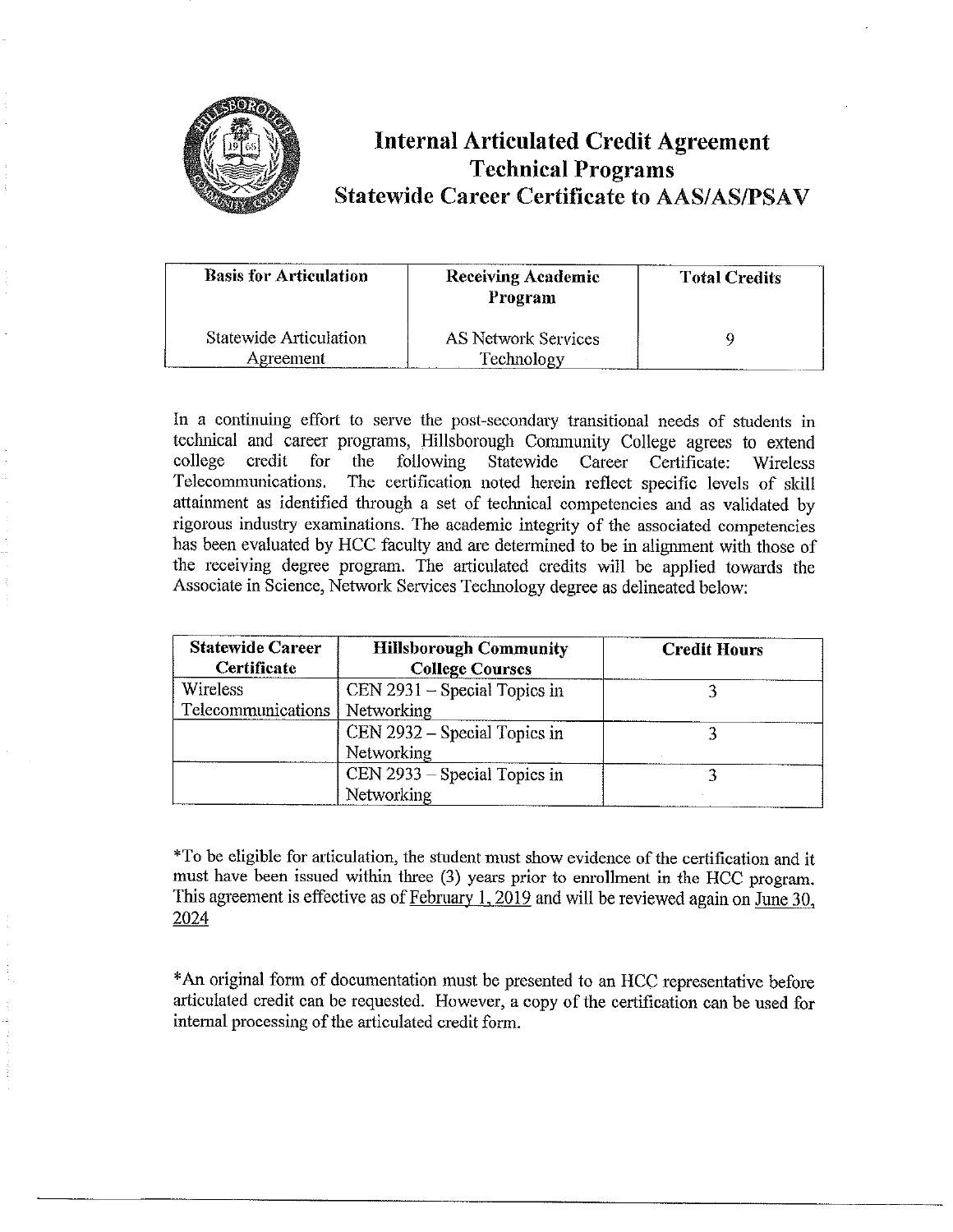# **HILLSBOROUGH COMMUNITY COLLEGE**

Cameron Spears

Department Chair, Computer Science

Date:  $\sqrt{2}$   $\sqrt{2}$   $\sqrt{9}$ 

Bany *7d*  The Holland

Dean

Date: \_*\_\_\_\_ G -11-19* 

Brian Mann Director, Associate in Science Programs

Date: <u>6-17-19</u><br> *Lichure* 

Richard Senker Interim Vice President, Academic Affairs

Date:  $6 - 17 - 2019$